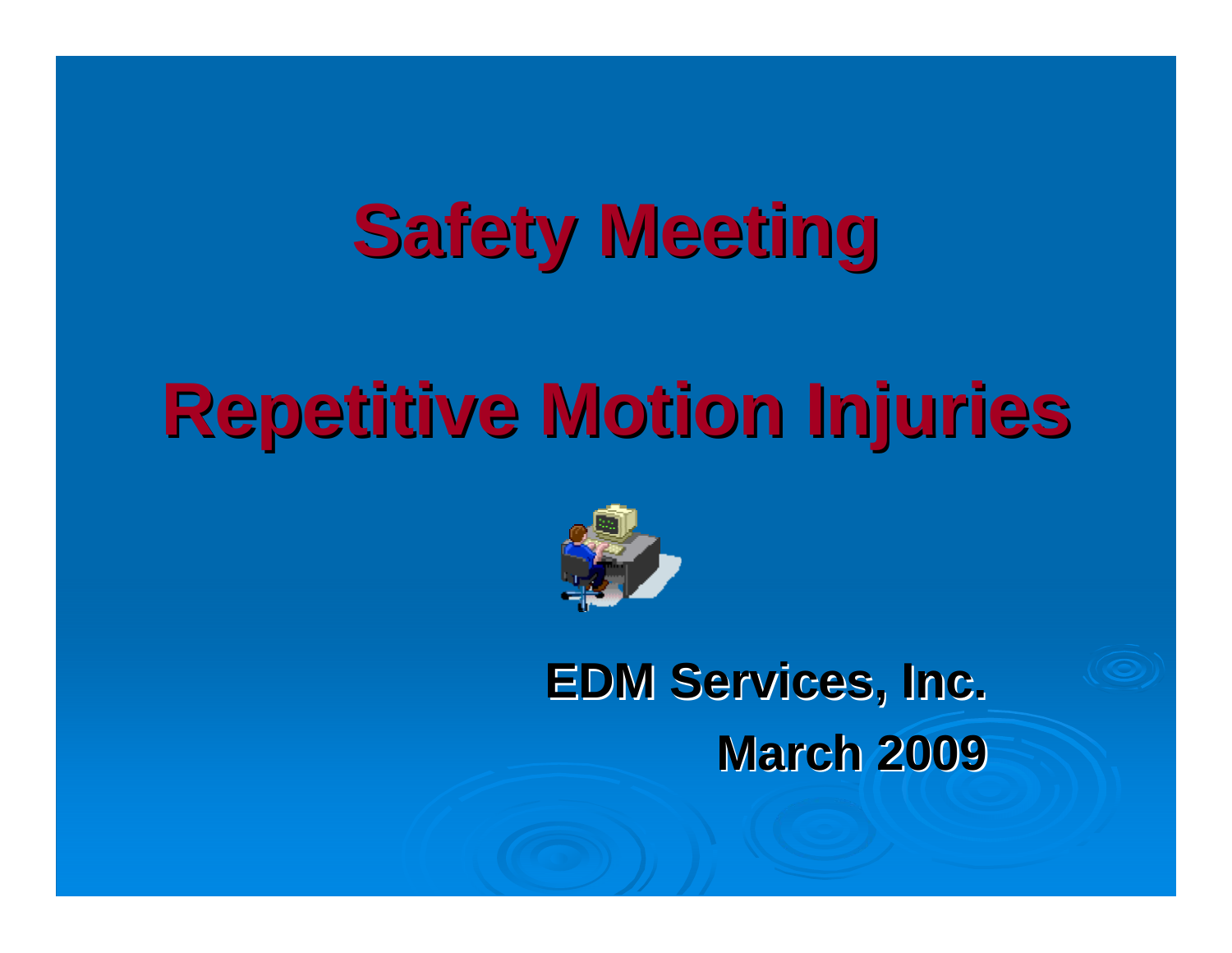### **SYMPTOMS SYMPTOMS**

**Repetitive motion injury symptoms include:**

- ¾ **fatigue in muscles and joints**
- ¾ **aches and pains**
- ¾ **swelling**
- $\blacktriangleright$ **tightness/stiffness (especially over joint areas)**
- ¾ **tingling or numbness**
- ¾**weakness.**







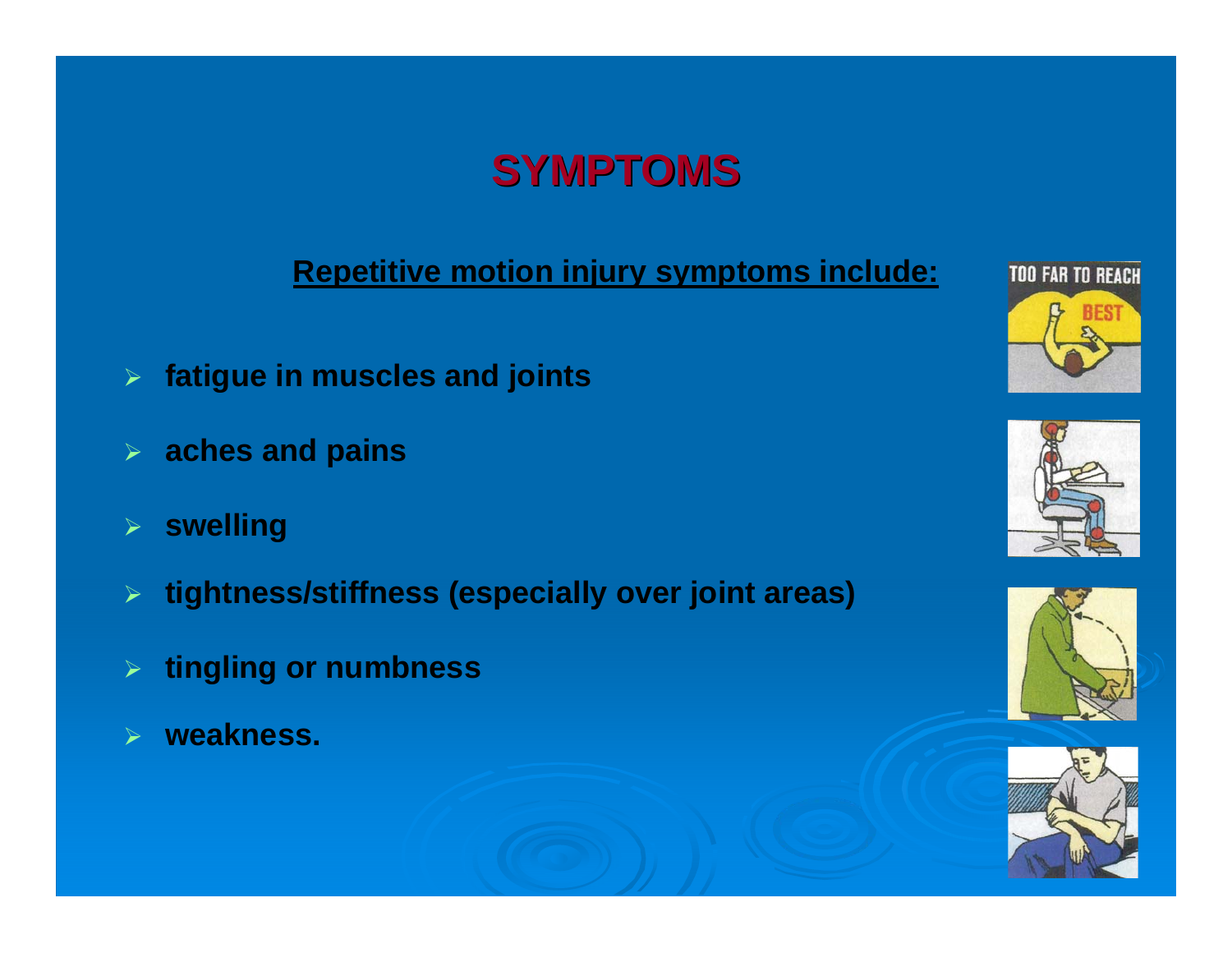

- ¾**Repetitive motion**: when a task is repeated frequently it can cause strains and fatigue in muscles, joints and tendons.
- ¾**Forceful exertion**: tasks that require force place a higher load or stress on muscles, tendons and joints.
- ¾**Awkward posture/position:** poor posture while performing a task, especially a repetitive task, puts strain on joints and muscles.
- ¾**Duration:** tasks that require the use of the same muscles for long periods of time can cause fatigue in those muscles and make them susceptible to injury.
- ¾**Compression:** pressing body parts on hard or sharp surfaces causes a decrease in blood flow to the muscles, tendons and nerves in that area. This can cause symptoms of tingling, numbness and change in sensation, and lead
- ¾**Vibration**: activities involving vibration put stress on individual parts or the whole body.
- ¾Poor physical health: conditions such as diabetes, cardiovascular disease, Raynaud's, arthritis, smoking, alcoholism, gout, hypertension, poor nutrition, lack of exercise, stress and job dissatisfaction can increase the ch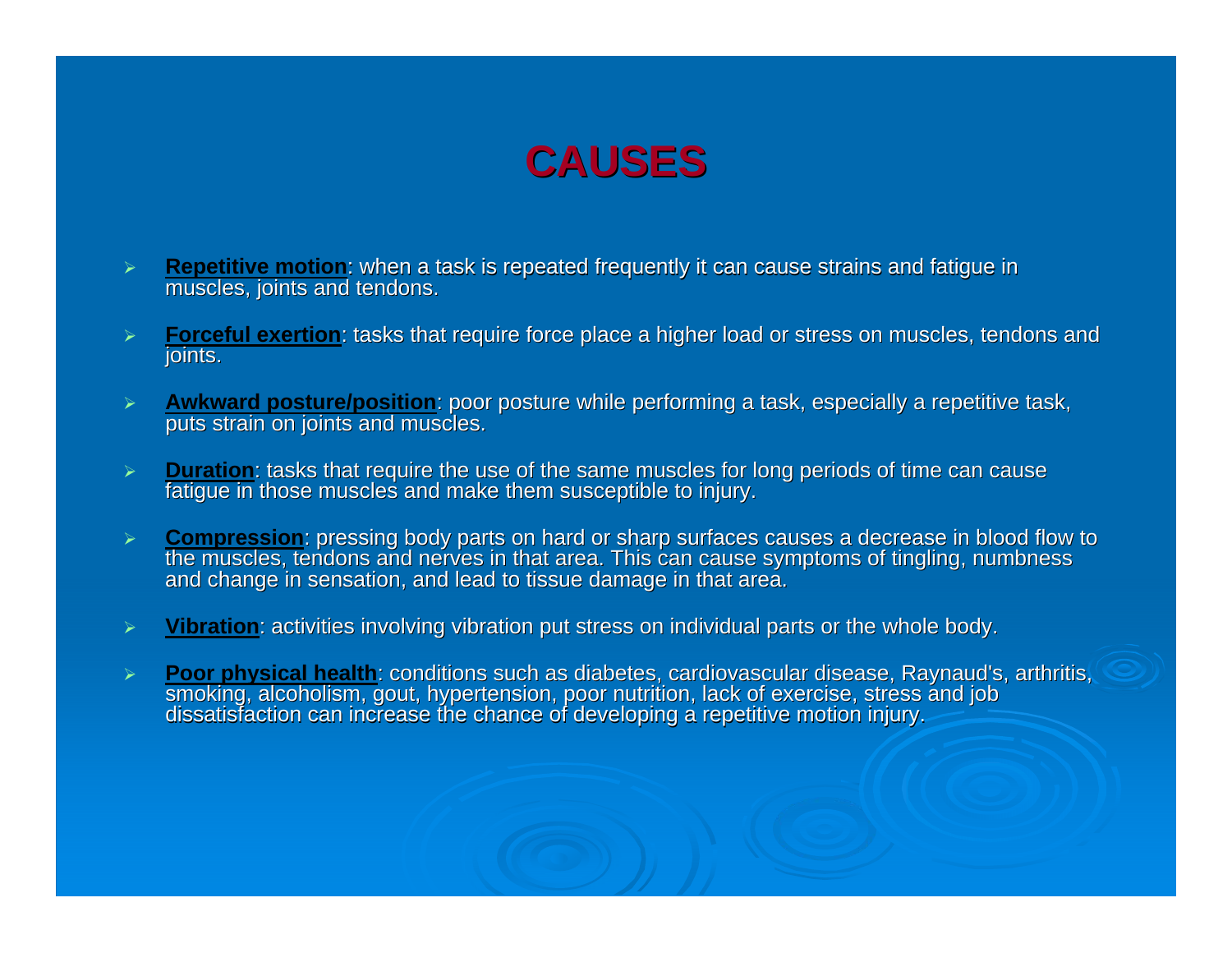### **CAUSES** cont…

### **Activities at work that can lead to injury are those that are repetitive in nature:**

- $\blacktriangleright$ **using the same hand and arm in performing the same work tasks for prolonged periods of time**
- → **holding your hand and arm in awkward po**sitions that put strain on nerves,<br>muscles and tendons **muscles and tendons**

#### **Some examples are:**

- 
- 
- 
- $>$  data entry **data entry because typing reports**
- **> painting painting > stapling/hole punching > stapling/hole punching > stapling/hole punching > stapling**
- $\blacktriangleright$  **hammering**  $\blacktriangleright$  **cradling the phone under your chin**
- **> filing**

### **Activities performed at home that can lead to repetitive motion injuries include:**

- 
- **> computer work computer work> hobbies such as knitting hobbies such as knitting**
- 
- $>$  **sewing and woodwork**  $>$  **playing a musical instrument**
- 
- **> gardening gardening > sports such as tennis, golf and racquetball sports such as tennis, golf and racquetball**
- **> household chores such as cooking, laundry and cleaning household chores such as cooking, laundry and cleaning**

**Being aware of these risk factors can assist you in changing the way you perform certain activities and preventing injuries from occurring.**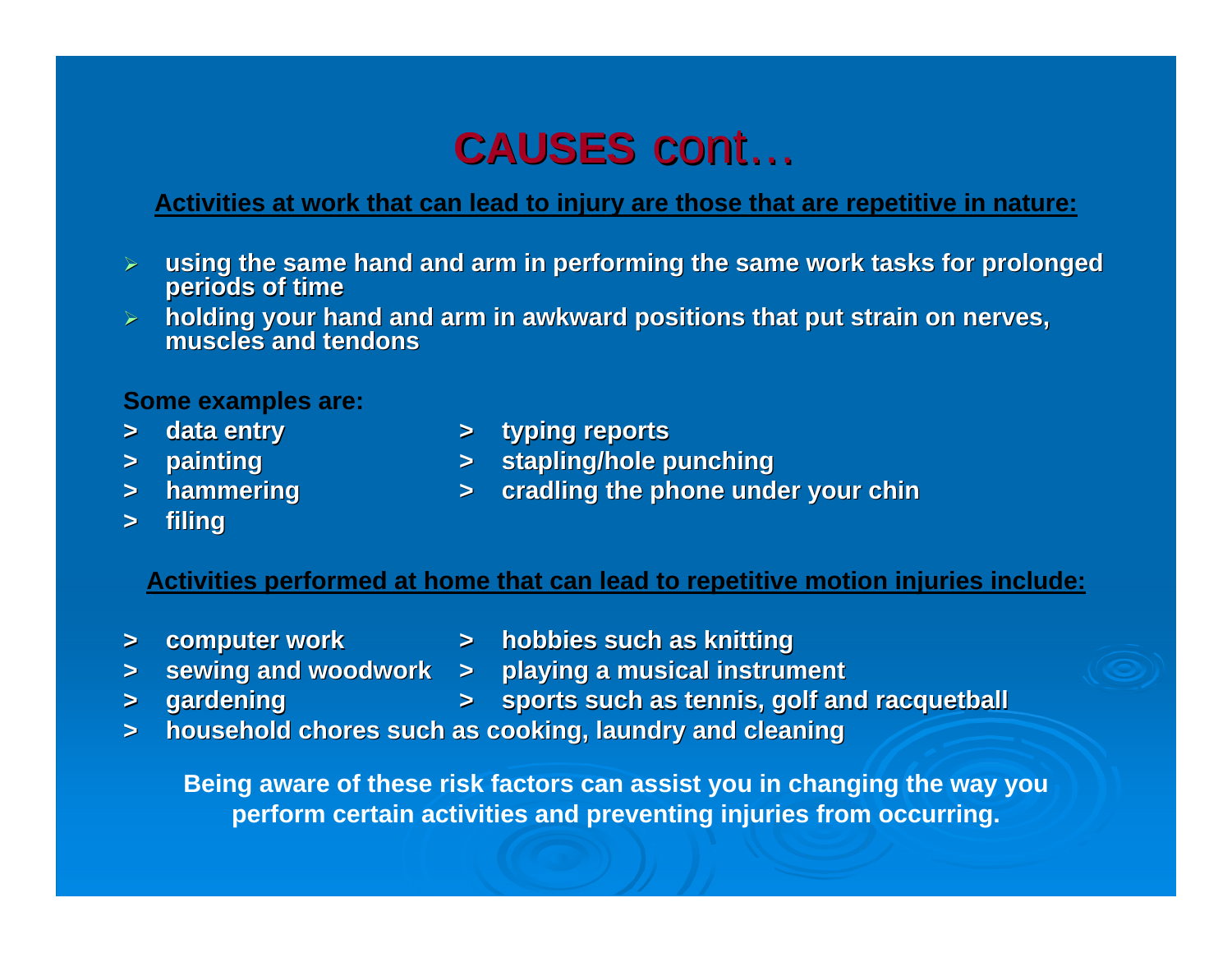## **PREVENTION OF REPETITIVE MOTION INJURY REPETITIVE MOTION INJURY**

**It is important to decrease the amount of continuous time spent performing repetitive activities that can lead to injury.**

- ¾Taking a break from sitting at work by getting up every hour.
- ¾Taking a "stretch break" every 20 to 30 minutes for 1 to 2 minutes. Stretching the tendons and muscles can help reduce your risk of injury.
- ¾**Vary or rotate the tasks you perform during the course of the day.**

**There are also general guidelines for your workspace:**

- ¾Adjust your workstation and chair so the keyboard is just below your hands when your shoulders are relaxed, elbows at 90 degrees and arms/wrists are flat.
- $\blacktriangleright$ **Maintain proper posture.**
- ¾**Take care of yourself-eat well, exercise and get enough sleep.**
- $\blacktriangleright$ **Pay attention to symptoms early.**

**Being aware of risk factors as causes of repetitive motion injury is the first step. Changing your work or home environment to reduce these risk factors is a priority, especially when symptoms are present and intermittent. We often take for granted that all of our joints, nerves, muscles and tendons will work when we need them to. It is important not to overlook the long-term effects of stress and strain on joints, nerves, muscles and tendons that can lead to injury.**